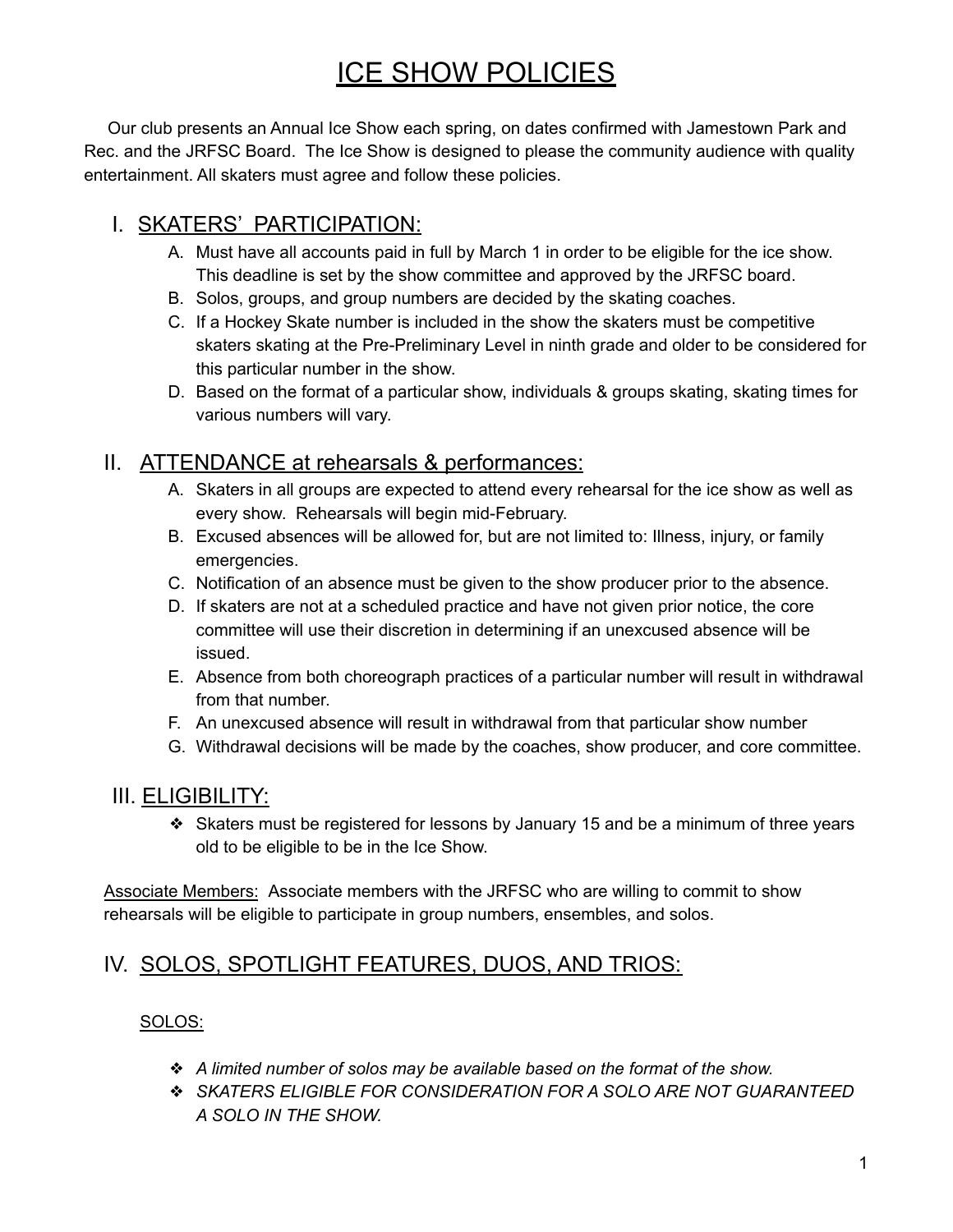The following is criteria for consideration in skating a Solo Number in the show:

- Must be a JRFSC competitive skater.
- Passed the Pre-Preliminary Free Skate test.
- Competed in at least two non-qualifying competitions (Basic Level Competitions don't count) during the present competitive season and competed in an Artistic event in competition during the present skating season.
- Must be actively skating for the entire season (September-February).

#### SR. SOLOS:

High School competitive skaters will have the opportunity to skate a Sr. Solo in the show. Music, choreography, and costume for the Sr. Solo number must be approved by the coach.

#### SPOTLIGHT FEATURE, DUOS, TRIOS:

Criteria to be eligible for a spotlight feature, duo, or trio in the ice show are as follows:

- Competitive skaters who have competed in a minimum of two competitions in the present skating season.
- Must be actively skating for the entire season (September-February).
- Are skating at the Pre-Preliminary Level

# V. COSTUMES:

- Costumes will be provided for all numbers in the show except the solos. Skaters will take costumes home with them after the final show. Some exceptions include rental costumes and club stock items such as bodysuits, boot covers, bloomers, etc. The show costumer will communicate what items need to be returned to the club.
- Costumes for solos/features are designed by the skater with the final approval of the coach. Solo/feature costumes and cost are the responsibility of the skater.

# VI. GENERAL POLICIES:

- Ice Show direction is the responsibility of the Ice Show Committee and Coaches.
- Parent concerns are to be directed to the producer and not the coaches.
- Skaters absent from school on the day of a show performance may not attend or participate in the show unless the Core Committee verifies the absence as an emergency.
- Failure to comply with ice show policies by skater and/or parents may result in withdrawal from the show.

#### Back Ice (Practice Ice in Eagle's Arena)

Skaters are allowed on "Back Ice" only as directed by the coach.

Back Stage Ice (ice behind curtain) is NOT for warm-up.

Ramps Only those skaters using the ramps in the show (and have received individual instruction from the coach on how to skate on the ramps) may use the ramps. This policy is for before, during & even after any rehearsals or performances of the show.